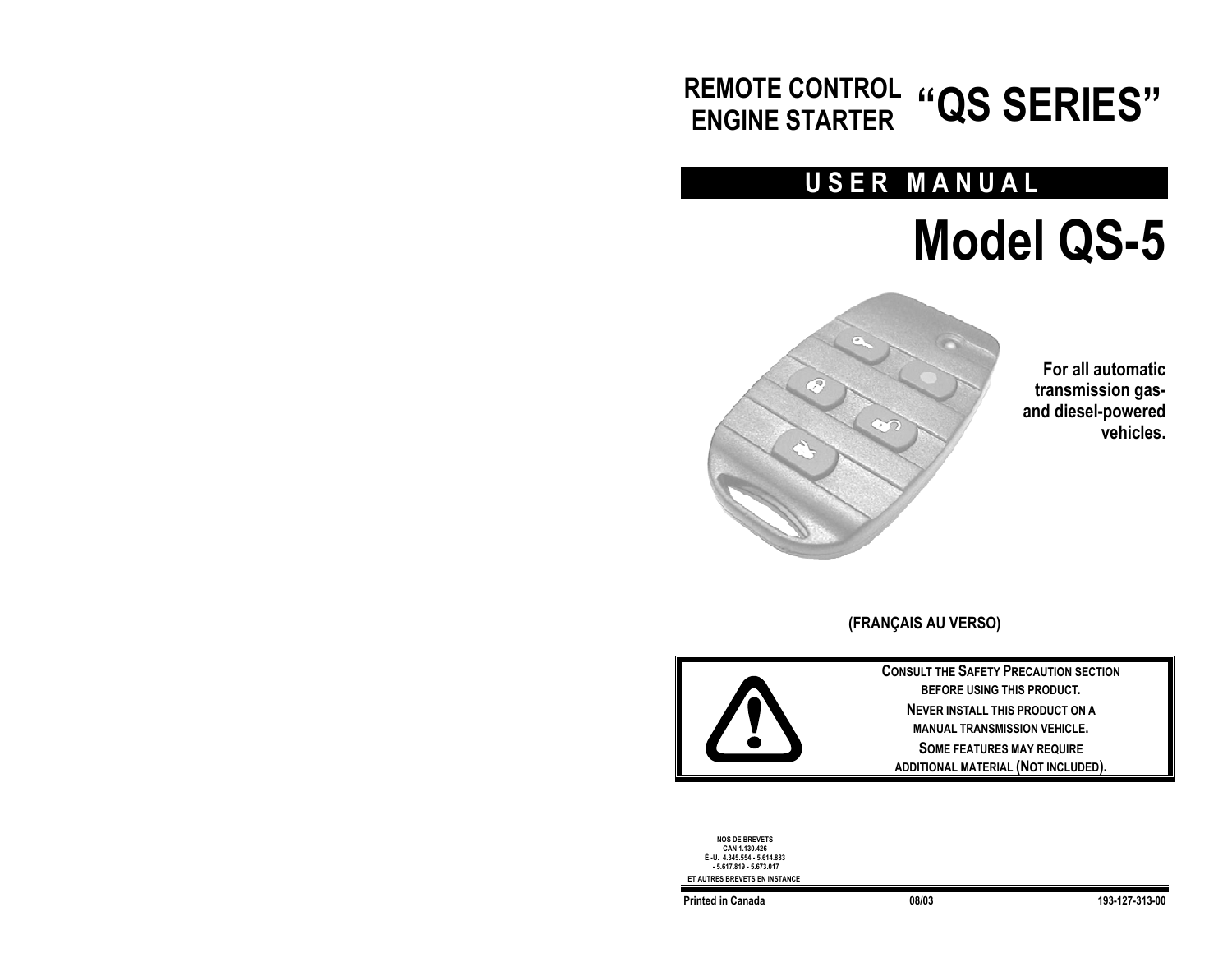## **GOVERNMENT REGULATIONS**



This device complies with the requirements of Industry Canada (IC) - Management of Radiofrequencies, as specified in document CNR-210. Its use is authorized only on a no-interference, no-protection basis; in other words, this device must not be used if it is determined that it causes harmful interference to services authorized by IC. In addition, the user of this device must accept any radio interference that may be received, even if this interference could affect the operation of the device.



This device complies with Part 15 of the FCC rules.

Operation is subject to the following two conditions:

- (1) This device may not cause harmful interference and
- (2) This device must accept interference that may cause undesired operation.

This equipment has been tested and found to comply with the limits for a class B digital device, pursuant to Part 15 of the FCC Rules. These limits are designed to provide reasonable protection against harmful interference in a residential installation. This equipment generates, uses and can radiate radio frequency energy and, if not installed and used in accordance with the instruction manual, may cause harmful interference to radio communications. However, there is no guarantee that interference will not occur in a particular installation. If this equipment does cause harmful interference to radio or television, which can be determined by turning the equipment OFF and ON, the user is encouraged to try to correct the interference by one or more of the following measures:

- Reorient or relocate the receiving antenna.
- Increase the separation between the equipment and receiver.
- Connect the equipment into an outlet on a circuit different from that to which the receiver is connected.
- Consult the dealer or an experienced radio / TV technician for help.

#### **Warning:**

Changes or modifications not expressly approved by <manufacturer> could void the user's authority to operate the equipment.

> 1164, Route 220 St-Élie d'Orford (Québec) Canada, J0B 2S0

516A Elm Street Manchester, NH 03101 USA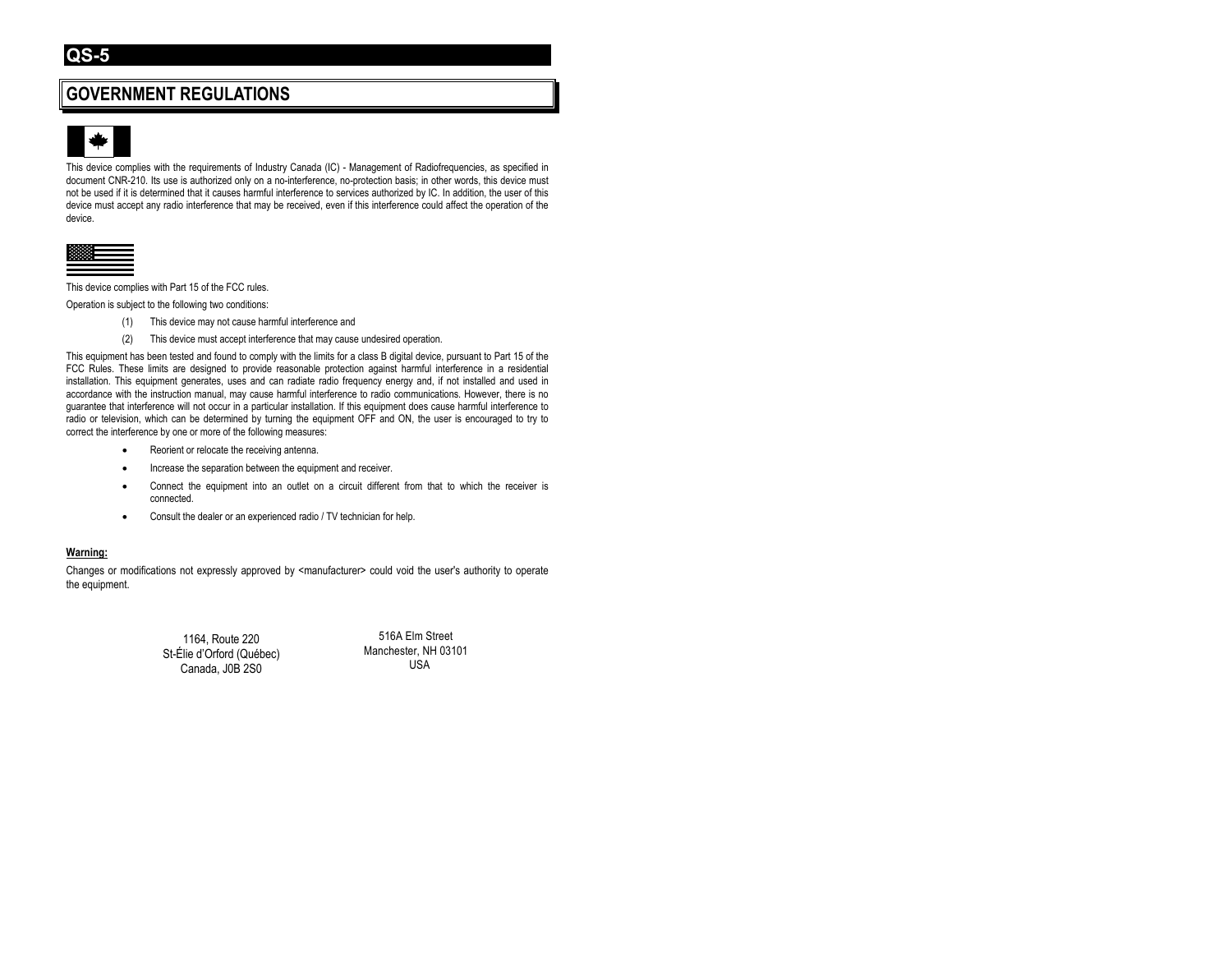## **THANK YOU FOR CHOOSING A "QS SERIES" PRIVATE LABEL REMOTE CAR STARTER!**

Like you, we are concerned with the environment. This is why we are suggesting you to use the twominute runtime when you remote-start your vehicle to warm up engine fluids.

You can set the runtime yourself using your transmitter.

We take this opportunity to remind you to properly defrost your windows and remove all the snow on your vehicle before driving on public roads.

*Rolling igloos are extremely dangerous!* 

We wish you an excellent journey with your remote engine starter!

## **Table of contents**

| $\overline{2}$ |
|----------------|
|                |
|                |
|                |
|                |
|                |
|                |
|                |
| 10             |

**QS-5**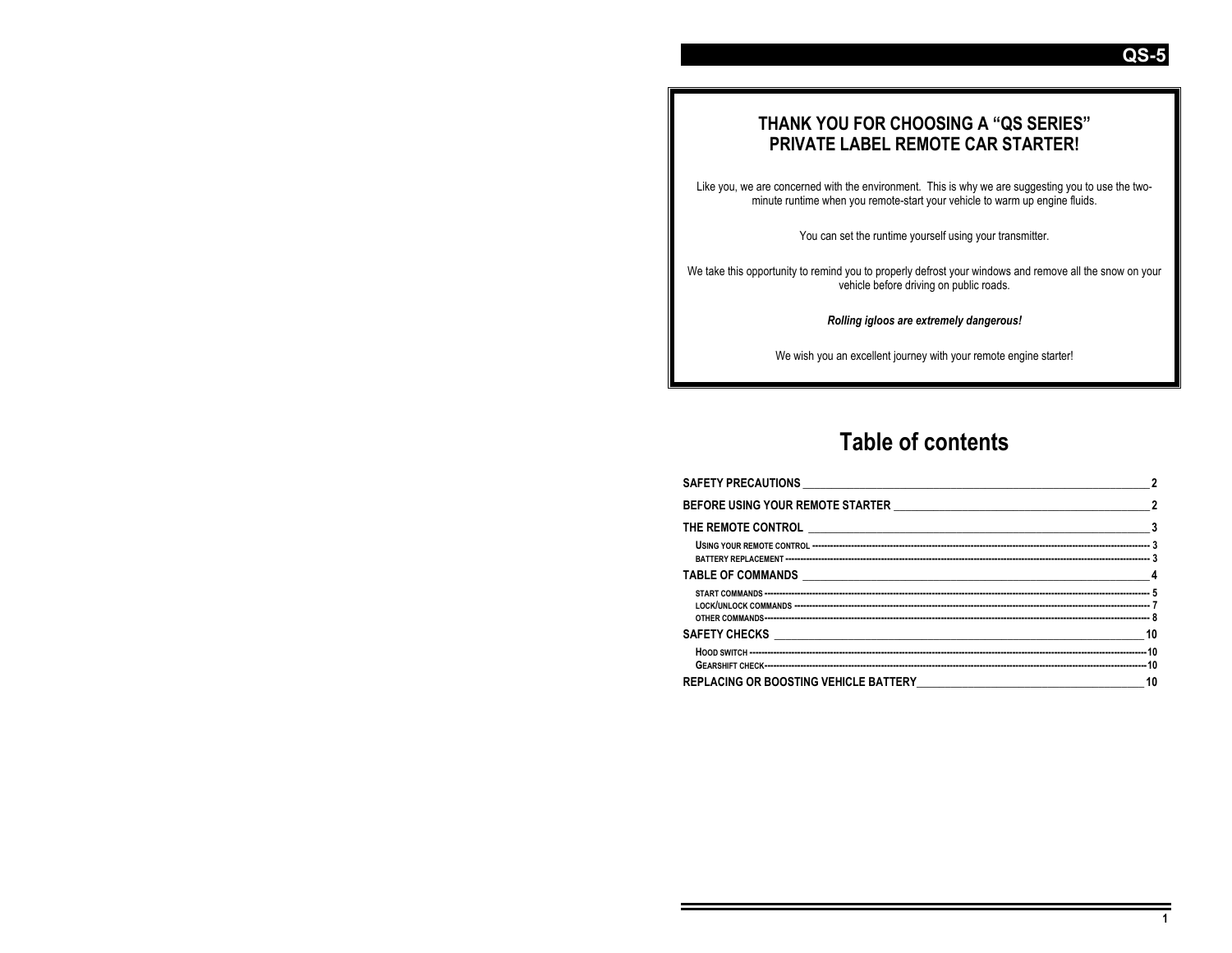## **SAFETY PRECAUTIONS**

Before using this product, carefully read the following safety precautions.

- Immediately report any malfunction to the dealer that performed installation.
- Under no circumstance can this product or its use be modified.
- Always turn off main switch when vehicle is parked in an enclosed, unventilated area or is in for servicing.
- Always turn off main switch when not using your Remote Starter for extended periods of time.
- Keep remote controls away from children.
- Have your engine tuned regularly to ensure optimum performance of your Remote Starter.
- Make sure your windshield wipers are turned off before leaving vehicle.
- Regularly check safety features that stop engine (see "SAFETY CHECKS" on page 10.)
- Make sure you comply with all local regulations that may prohibit leaving your engine running when vehicle is unattended in a public place.
- Always advise service personnel that your vehicle is equipped with a Remote Starter.
- We strongly recommend that you have your Remote Starter checked annually. Contact the dealer in your area.

## **BEFORE USING YOUR REMOTE STARTER**

Before leaving your vehicle, set the various controls in order to use your Remote Starter.

- Set heating/air-conditioning controls to desired position. (When the remote starter starts your engine, it will also turn on your climate control system.)
- Turn your windshield wipers to the "**OFF**" position.
- Make sure gearshift is in "**P**".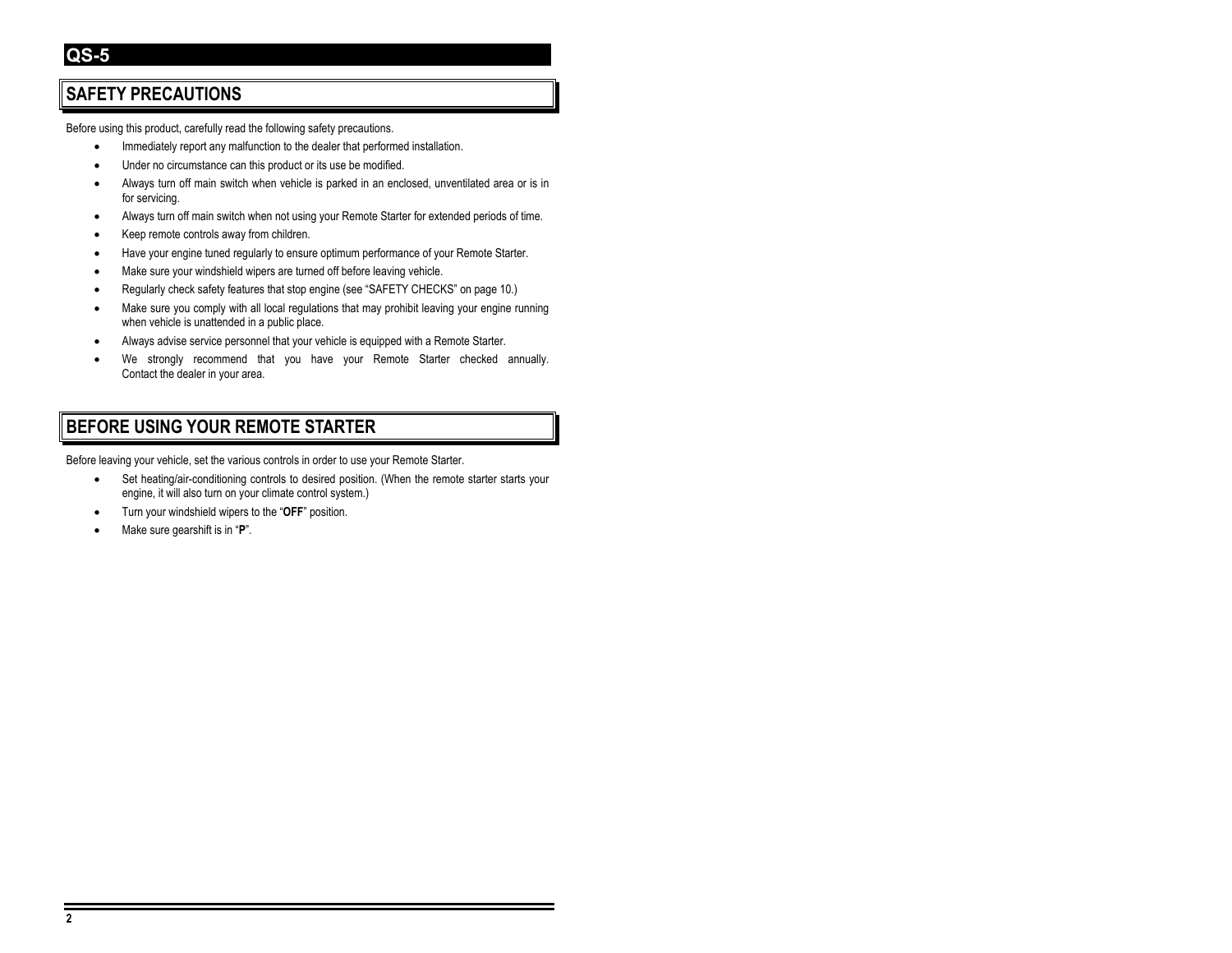## **THE REMOTE CONTROL**

Your remote control has been designed to fit the natural contours of your hands so that it is easier to use. It works off three long-life lithium batteries.

With its electronic CODE LEARNING feature, up to three additional remote controls can be programmed for your vehicle. Those remotes can control two vehicles separately. See your dealer for replacement batteries or additional remote controls.

**NOTE:** The range of your remote control can be affected by a weak battery, interference from nearby metal structures, hydro poles, or crowded parking lots.

## **USING YOUR REMOTE CONTROL**

Your remote control can transmit on two different channels, allowing control of two separate vehicles.

The remote control produces visual confirmations (through an LED) to indicate that the command has been transmitted.



#### **CHANNEL 1:**

To transmit a command on channel 1, press desired button for two seconds.

#### **CHANNEL 2:**

To transmit a command on channel 2, press desired button, then as soon as the LED flashes once, release the button for a moment then press it again and hold it down for two seconds.

The command will not be executed if you do not press button long enough.

Only one command will be transmitted even if a button is held down for more than two seconds. The remote control shown here may differ from the one included in the kits.

## **BATTERY REPLACEMENT**

Your remote works off three 3-volt lithium CR-2016 batteries or equivalent.

We strongly recommend that you keep a replacement set in your glove compartment.

To replace the batteries, remove screw on back of remote case, remove old batteries and replace with new ones.

Make sure that batteries point the right way; see illustration opposite or inside the remote casing.

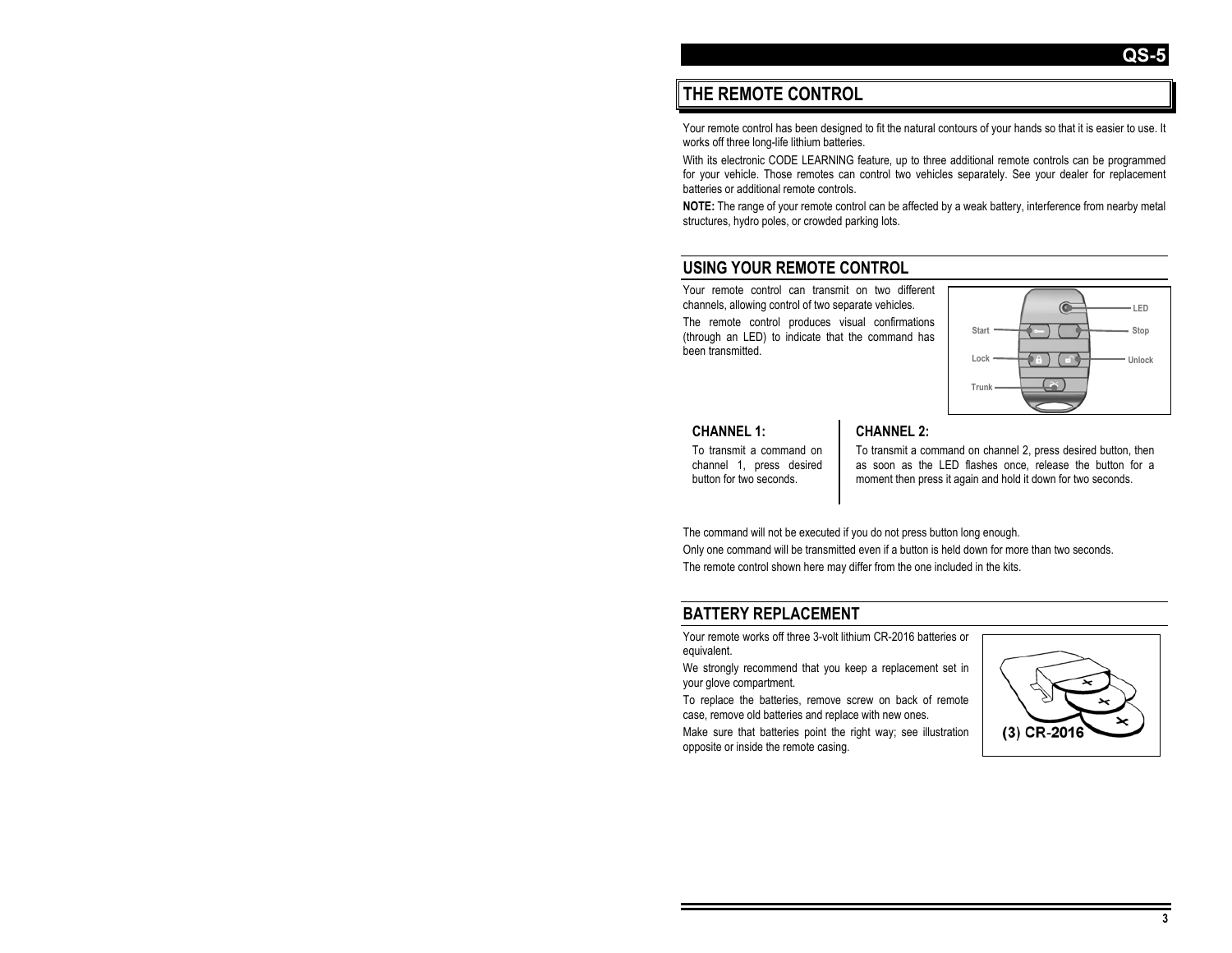## **TABLE OF COMMANDS**

| <b>COMMANDS</b>                                                                                              | <b>BUTTONS</b>                 | <b>CONFIRMATION</b> |                   |
|--------------------------------------------------------------------------------------------------------------|--------------------------------|---------------------|-------------------|
|                                                                                                              | (PICTOGRAM)                    | <b>HORN</b>         | <b>LIGHTS</b>     |
| <b>START / CONTINUOUS MODE</b>                                                                               |                                | 1♥                  | 1                 |
| STOP +                                                                                                       |                                |                     | 1                 |
| LOCK                                                                                                         | A                              | $1\bullet$          | 1                 |
| <b>UNLOCK</b>                                                                                                | எ                              |                     | $\overline{2}$    |
| <b>TRUNK</b>                                                                                                 | ≧≶                             |                     | 3                 |
| <b>ACTIVATE / DEACTIVATE SENTINEL MODE</b>                                                                   | $0 - 0$                        |                     | $4/2/3$ $\bullet$ |
| <b>ACTIVATE / DEACTIVATE UTILITY #1</b>                                                                      | 8≫                             |                     | 1                 |
| <b>ACTIVATE / DEACTIVATE UTILITY #2</b>                                                                      | பி≫்                           |                     | 1                 |
| <b>RUNTIME ADJUSTMENT</b>                                                                                    | 0 <del>m</del> A               |                     | $1 - 4$           |
| <b>PRESET TEMPERATURE ADJUSTMENT</b>                                                                         | ●ď                             |                     | $1 - 4$           |
| <b>CAR FINDER</b>                                                                                            | 86                             | $\overline{7}$      | 3                 |
| <b>DISPLAY REMOTE START FAIL CODES</b>                                                                       | $\mathbf{0}$ m ri $\mathbf{0}$ |                     | $1 - 15$          |
| <b>V.</b> THIS CONFIRMATION IS ONLY SENT WHEN COMMAND IS REPEATED WHILE ENGINE IS ALREADY RUNNING.           |                                |                     |                   |
| $\triangle$ , 4 = ACTIVATED / 2 = DEACTIVATED / 3 = SYSTEM NOT READY.                                        |                                |                     |                   |
| <b>A.</b> THIS COMMAND ENDS THE RUNTIME                                                                      |                                |                     |                   |
| <b>V. THIS CONFIRMATION IS ONLY SENT WHEN LOCK COMMAND IS REPEATED</b><br>(PROGRAMABLE DURING INSTALLATION). |                                |                     |                   |

## **CONFIRMATION**

In all cases, your Remote Starter will confirm that the command has been received properly. This will be done by either sounding the horn or flashing the parking lights. In this manual, confirmation signals are written in an abbreviated form; for example:

(horn 1, lights: 2) means that the horn will sound once and the parking lights will flash twice.

Parking light confirmations are mandatory. Horn confirmations are optional (programmable) and require an additional connection and equipment during installation.

Confirmations are explained in more detail under each command.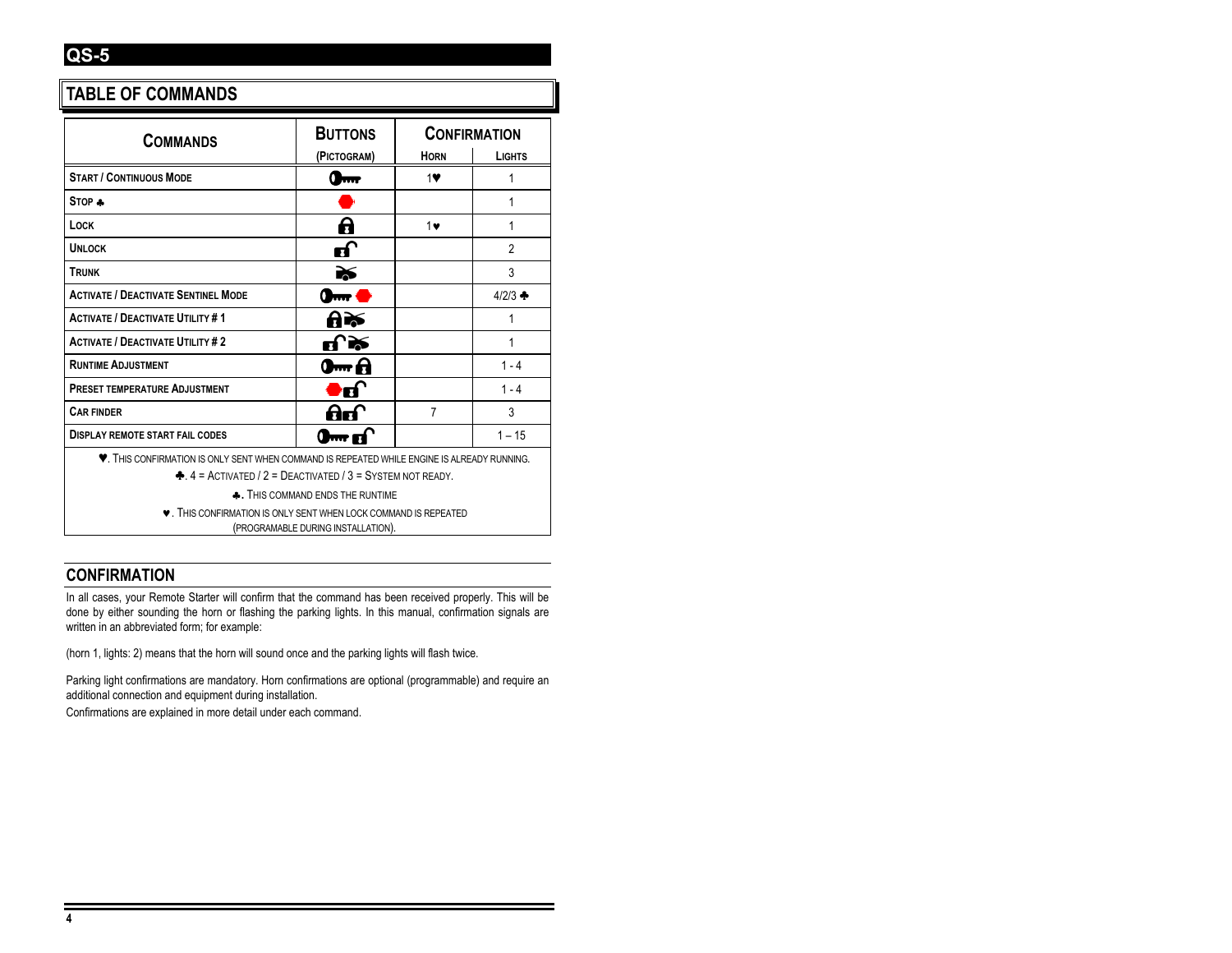## **START COMMANDS**

#### **STARTING THE ENGINE**

To start the engine, press " $\mathbf{O}_{\text{max}}$ " button (horn: 0, lights: 1).

The system automatically adjusts janition duration for your type of vehicle; parking lights flash once (duration: four seconds) then stay on all the time engine is running.

If more than one command is emitted, each successive start command resets runtime to the beginning, parking lights flash once to confirm command has been received and horn sounds once to let you know engine is already running.

Repeating this command will produce an audible (horn) confirmation that engine has started, which can be useful if vehicle is not in sight.

#### **IF ENGINE FAILS TO START**

If your remote control system cannot start your engine at first attempt, it will wait for a few seconds and then try again (it could try again twice depending on reason for failure to start).

After three attempts, it will shut down automatically and wait for new command (see "Start fail Codes" on page 9).

#### **UPON ENTERING YOUR VEHICLE...**

- Do not apply brakes; this will stop engine immediately.
- Insert ignition key and turn it to "**ON**" position.



**DO NOT TURN THE IGNITION KEY TO THE "START" POSITION.** 

Drive as usual.

#### **ENGINE RUNTIME**

Your engine will stop automatically after a preset time. Parking lights will stay on as long as engine is running. Engine runtime is programmable.

#### **TRIGGER INPUT**

Your remote starter is equipped with a negative trigger (pulse) input.

This input can be connected to another remote control device or to a timer output (optional).

If this input is connected, consult this device's manual or ask your technician which command controls the start/stop function.

The start/stop commands received on this input are ignored while the engine is running on a remote start.

All Start/Stop functions controlled by this input behave in the same way as functions controlled by remote.

|                           |                       | <b>ACTIVÉ</b><br>IN USE |
|---------------------------|-----------------------|-------------------------|
| <b>JOUR</b><br><b>DAY</b> | HEURE<br><b>HOUR</b>  | <b>MINUTE</b>           |
| <b>ON/OFF</b>             | <b>RÉGLAGE</b><br>SET | HORLOGE<br><b>CLOCK</b> |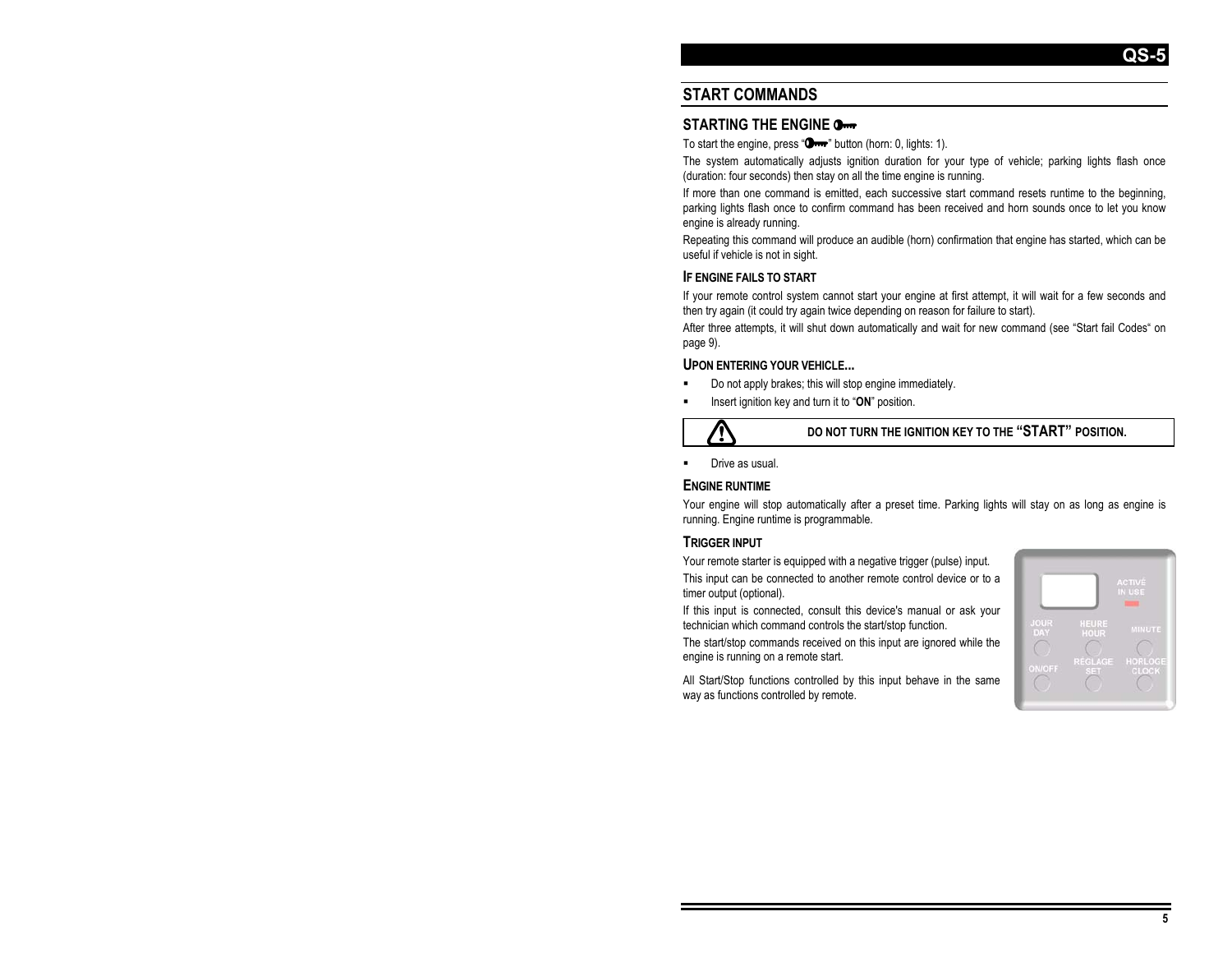#### **CONTINUOUS MODE**

The "Continuous Mode" function allows to remove the key from the ignition while leaving the engine running. This convenient feature allows you to leave the vehicle for short periods of time while the climate controls remain on.

To access the "Continuous Mode", carry out the "Start" command while the engine is idling. See "STARTING THE ENGINE" on page 5.

Parking lights, engine and preset accessories will remain on for the duration of the programmed runtime (see "Setting the runtime" on page 7).

Remove key, exit vehicle and lock doors. All safety devices will remain active.

If you return to your vehicle before runtime has elapsed, just turn the key to the "**ON**" position and depress brake pedal.

#### **WHAT STOPS THE ENGINE**

For your safety, the engine will not start or will stop if:

- Remote control sends a stop message.
- Hood is open.
- Brakes are applied.
- Engine is over-revving.
- Main switch is **OFF**.

#### **MAIN SWITCH**

The main switch is usually mounted under the dashboard. It is a toggle **ON**/**OFF** switch that is used to cancel start functions. It does not disable other commands that remain active.



## **STOP**

When the engine is kept running by Remote Starter, you can stop it using the Stop command (lights: 1).

#### **LOW TEMPERATURE MODE**

In Low Temperature (Sentinel) mode, system starts your engine automatically when temperature falls below a preset level.

Engine will run for programmed runtime, after which system will wait 2½ hours and then start engine again if temperature is still below preset level.

To activate/deactivate Low Temperature mode, press " $\Box$ " and " $\Box$ " buttons simultaneously.

#### **When mode is activated:**

Parking lights will flash 4 times, then, if temperature is below preset level, the engine will start.

If temperature is above preset level, system waits until it goes below the preset level before starting. If the system cannot execute the command (for example, hood is open), confirmation will be different (lights: 3) (see "Start Fail Codes" on page 9).

#### **When mode is deactivated:**

Parking lights will flash twice to confirm that mode is deactivated. Applying brakes also deactivates Low Temperature mode.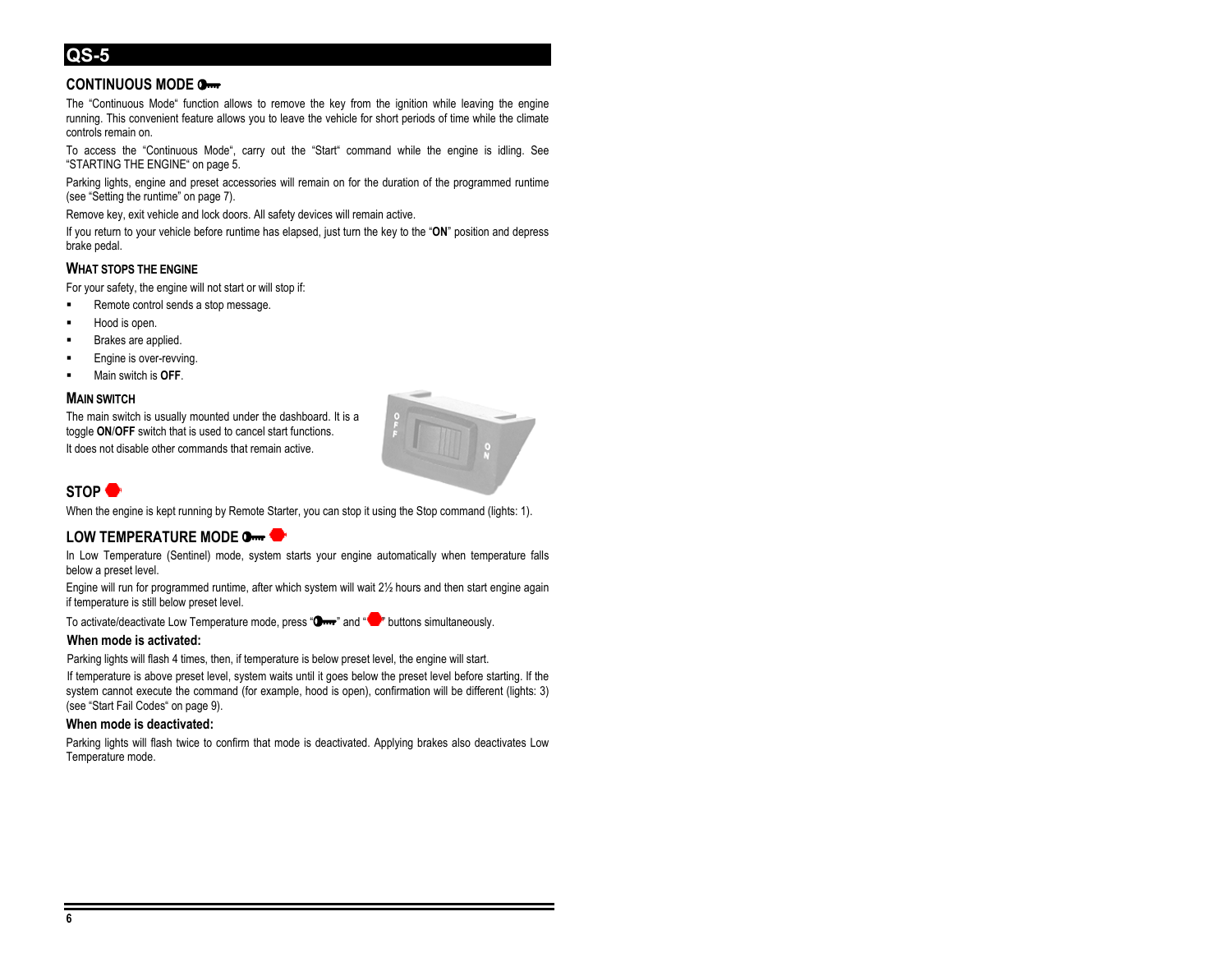## **START TEMPERATURE ADJUSTMENT**

To change preset temperature at which you want your Remote

Starter to start engine, press  $\overline{\bullet}$  and  $\overline{\bullet}$  buttons simultaneously (lights: 1 - 4).

Parking lights will flash from 1 to 4 times to indicate selected start temperature (see table opposite).

If you send command when ignition has been turned on (by Remote Starter or key), preset start temperature does not change. However, confirmation is still sent to indicate last selection.

## **SETTING THE RUNTIME** OF **CHAPTION**

Press buttons " $\mathbf{O}$ <sub>*rrr</sub>*" and " $\mathbf{H}$ " simultaneously (parking</sub> lights: 1 - 4).

Parking lights flash one to four times to indicate selected runtime (see table opposite).

If you send this command while the ignition circuits are activated (by remote or key), runtime does not change but confirmation is sent to indicate the last selection.

If Low Temperature (Sentinel) mode is already activated when this command is sent, the command sets or indicates Low Temperature mode runtime.

**Note:** Runtime is doubled for a diesel engine.

## **LOCK/UNLOCK COMMANDS**

If your vehicle is equipped with electric door locks, several functions can be operated by remote control. These features are optional and may require purchasing additional equipment. Consult your dealer for advice.

Following systems can be controlled:

- Door locks.
- Trunk or hatchback release.
- Interior lights.

## **LOCK**

Press "**LL**" button (lights: 1). Doors are locked and parking lights flash once to confirm command has been received. Horn confirmation is sent when command is repeated which allows to assure that system has received the command.

## **UNLOCK**<sub>R</sub>

Press "**TH** " button (lights: 2). Doors are unlocked and parking lights flash twice to confirm command has been received.

The "Unlock" function can be programmed and connected in such a way that the first unlock command only unlocks the driver's door, while a following unlock command unlocks the other door(s).

Dome light will turn on for 30 seconds every time "Unlock" command is sent.

This 30-second duration is cancelled when "Lock" command is sent, brakes are applied or key is inserted in ignition and turned to "ON" position.

This function is optional and requires an additional connection and equipment during installation.

| Number of<br><b>Flashes</b> | <b>Preset start</b><br>temperature |
|-----------------------------|------------------------------------|
|                             | $-5^{\circ}$ C (23 $^{\circ}$ F)   |
| 2                           | $-15^{\circ}$ C (5 $^{\circ}$ F)   |
| 3                           | $-20^{\circ}$ C (-7°F)             |
|                             | -30°C (-22°F)                      |

| Number of<br>flashes | Runtime     |
|----------------------|-------------|
|                      | 2 minutes 1 |
| 2                    | 4 minutes   |
| 3                    | 8 minutes   |
|                      | 18 minutes  |

## **QS-5**

<sup>1</sup> A runtime of 2 minutes (4 min. for a diesel engine) is not recommended for most vehicles unless you intend to drive off immediately after the remote start. This selection is not available in Low Temperature mode.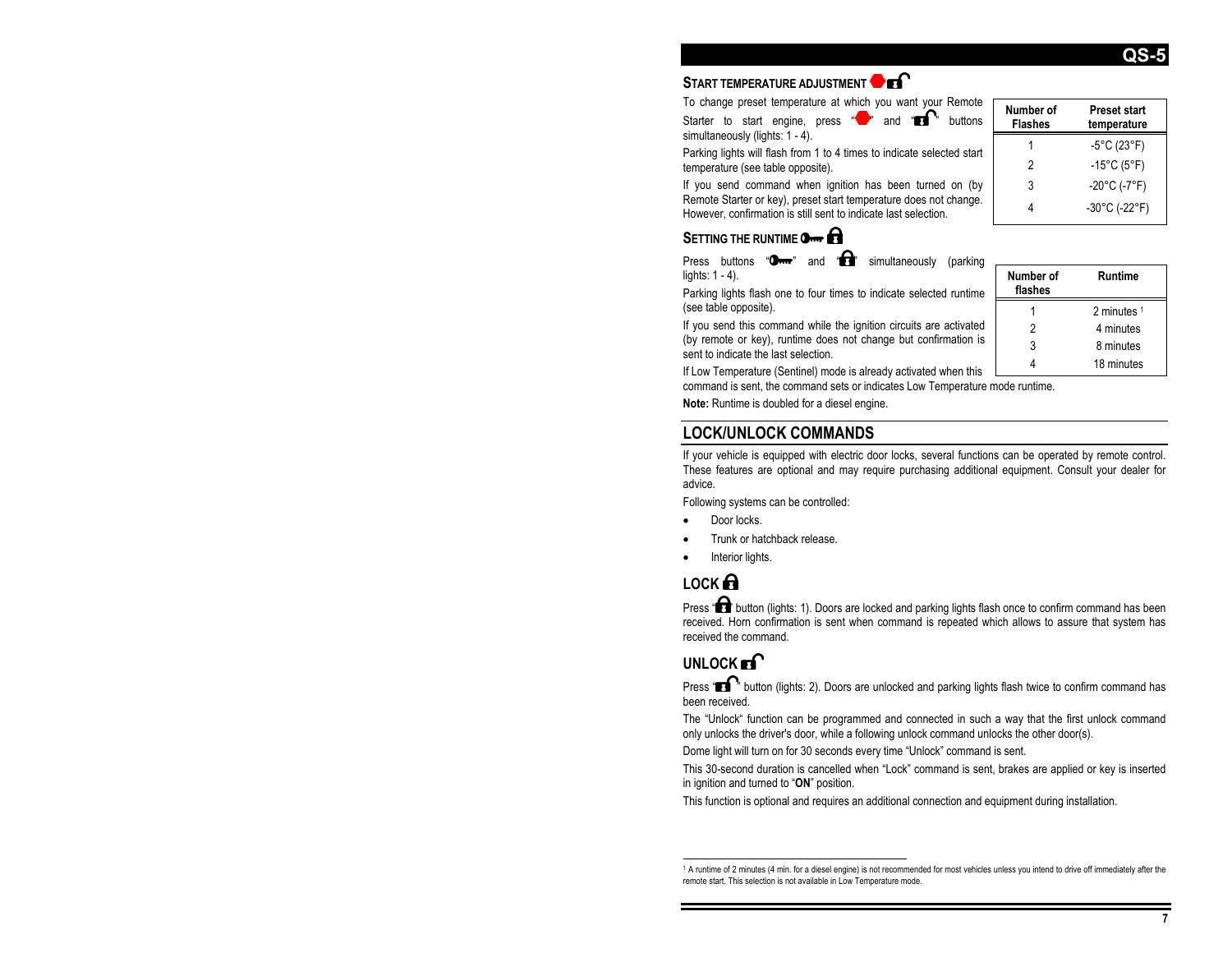## **TRUNK RELEASE**

Press " $\bullet$ " button (lights: 3). Trunk is released and parking lights flash three times to confirm command has been received.

Trunk cannot be released if ignition key is in "**ON**" position. In this case, parking lights flash once to confirm that command has been received but trunk could not be released.

If you are not sure you have received confirmation, repeat command. System will repeat confirmation as often as you wish.

If your vehicle is equipped with a security system, the trunk release command could disarm it, remember to rearm it after trunk is closed ("Lock" command).

#### **AUTOMATIC LOCK/UNLOCK**

Programmable as **Active** or **Inactive** during installation.

This function locks doors when ignition key is in "**ON**" position, engine is running and brakes are applied. Doors are unlocked when key is turned from "**ON**" to "**OFF**" or when Continuous Mode is activated.

If "Unlock" function is set to unlock only driver's door on the first command, the "Automatic Unlock" function will unlock driver's door only. If dome light is connected to system, it is activated when an automatic unlock occurs.

This function is: Active | | Inactive

## **OTHER COMMANDS**

#### **ANTITHEFT (CIRCUIT DISABLER)**

Programmable as **Active** or **Inactive** during installation.

Your Remote Starter is equipped with an Antitheft system. This system consists of an output that controls a relay that cuts all circuits required to operate your vehicle (optional connection). Two different type can be used.

#### **"PASSIVE ARMING" TYPE ANTITHEFT**

This type of Antitheft system arms automatically when ignition key is turned from "**ON**" to "**OFF**" and remains "**OFF**" for one minute. It can also be armed manually by sending a "Lock" command (unless ignition key is in "**ON**" position).

#### **Disarming:**

Antitheft system is disarmed for one minute when you send "Unlock" command  $\blacksquare$ 

If ignition key is not turned to "**ON**" position within one minute, system automatically rearms, thus preventing any intruder from starting your vehicle, even with ignition key.

It can be connected so that horn sounds if an intruder tries to start your vehicle when it is in the active state.

#### **"ACTIVE" TYPE ANTITHEFT**

This type of Antitheft system arms by sending the "Lock" command (unless ignition key is in "**ON**" position) and disarms by sending the "Unlock" command.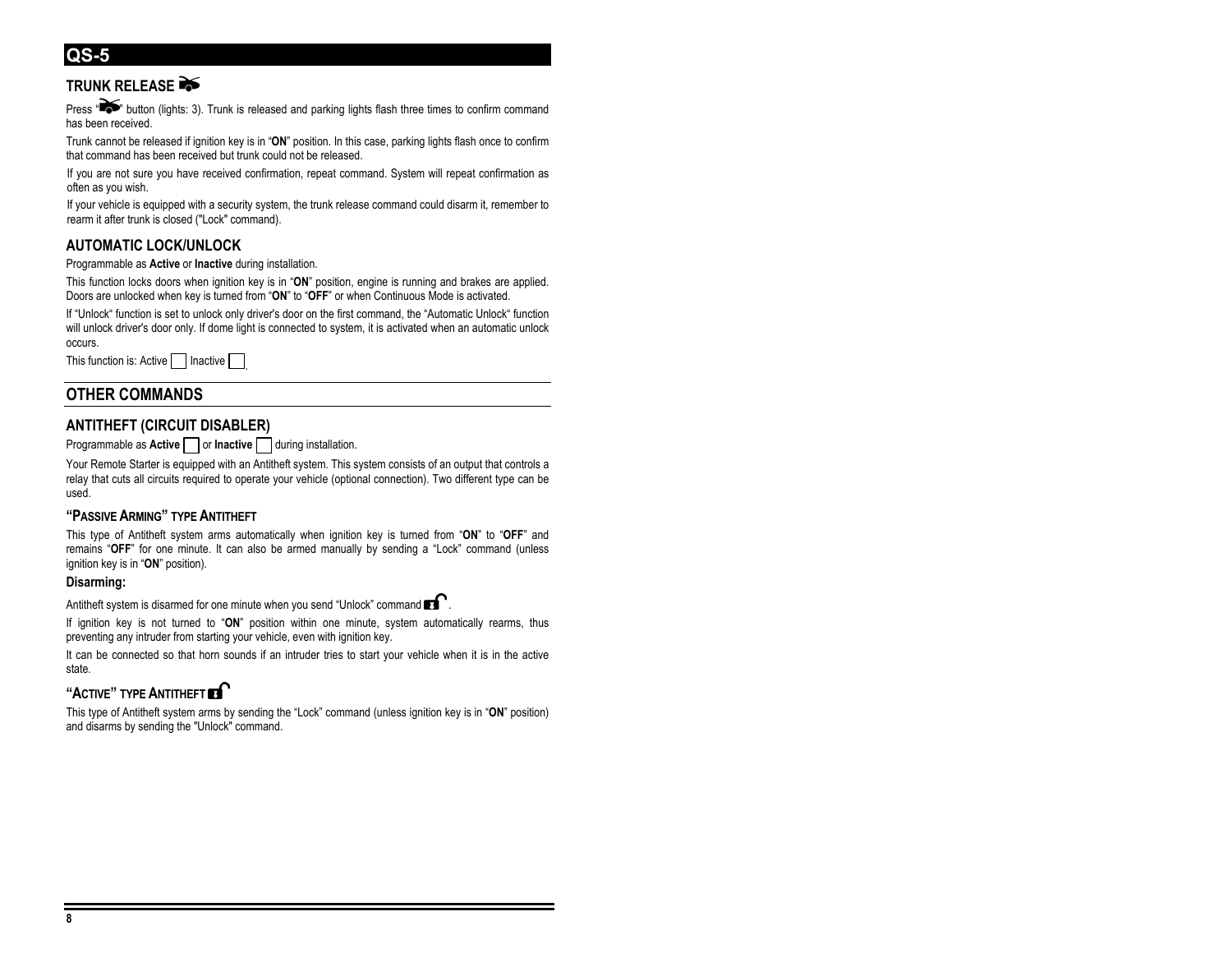**QS-5** 

#### **UTILITY COMMANDS**

Two additional commands control most of your vehicle's accessories, depending on which were connected during installation (headlight, defroster, etc.). For details, consult your technician.

## $COMMAND #1$

To activate this function, press " $\bullet$ " and " $\bullet$ " buttons simultaneously (lights: 1). The accessory associated with this command (  $\qquad \qquad$  ) is then activated for 1 second  $\Box$ , 1 minute  $\Box$  or 8 minutes  $\Box$ , depending on programming. This duration can be cancelled by repeating command (lights: 1) or by applying brakes.

## COMMAND #2 **Frace**

To activate this function, press " $\mathbf{I}$ " and " buttons simultaneously (lights: 1).

The accessory associated with this command (

is then activated for 1 second  $\Box$ , 1 minute  $\Box$  or 8 minutes  $\Box$ , depending on programming.

This duration can be cancelled by repeating command (lights: 1) or by applying brakes.

## **CAR FINDER <b>Q**<sub>E</sub>

Programmable as **Active** or **Inactive** during installation.

Press "**EE**" and "**EE**" buttons simultaneously (lights: 3, horn: 7). This function sounds **horn** (short tune) and flashes **parking lights** to help you locate your vehicle in a large parking lot.

## **START FAIL CODES 0**<sub>m</sub> **Ex**

When a remote start attempt fails, it is possible to determine what caused the failure to start.

Press the " $\Box$  " and " $\Box$ " buttons simultaneously.

The number of times the parking lights flash corresponds to the start fail code.

The table below lists the various start fail codes.

| Code         | <b>Failure to start details</b>                                               |
|--------------|-------------------------------------------------------------------------------|
| 1            | Module has received a Stop command (remote or timer).                         |
| $\mathbf{2}$ | Brakes have been depressed during or after start sequence, or module overload |
| 4            | Engine does not crank when starting sequence is initiated.                    |
| 5            | Start command ignored because hood is open.                                   |
| 7            | Start command ignored because key is in ignition (in "Run" position).         |
| 8            | Remote starter's main switch is "OFF", or output overload                     |
| 9            | Run time has elapsed.                                                         |
| 10           | Remote starter attempted to start engine three times unsuccessfully.          |
| 11           | Remote starter sensed engine was already running.                             |
| 12           | Engine is over-revving.                                                       |
| 13           | Engine not cranking fast enough during start sequence.                        |

If any of these start fail codes persist, consult your dealer.